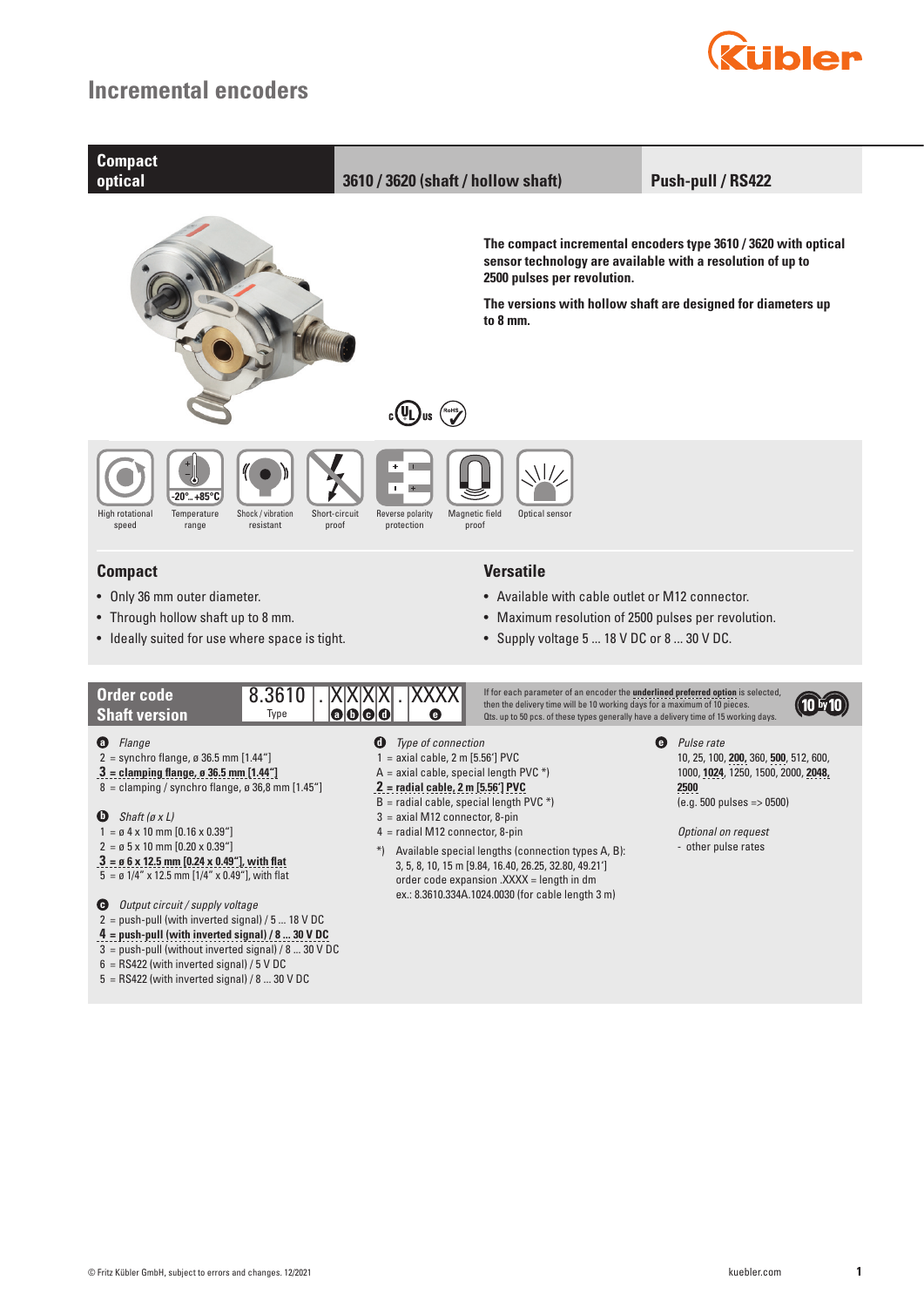

| <b>Compact</b><br>optical                                                                                                                                                                                                                                                                                                                             | 3610 / 3620 (shaft / hollow shaft)                                                                                                                                                                                                                                                                                                                                                              | Push-pull / RS422                                                                                                                                                                                                                                                                                                                                                                                                                                      |
|-------------------------------------------------------------------------------------------------------------------------------------------------------------------------------------------------------------------------------------------------------------------------------------------------------------------------------------------------------|-------------------------------------------------------------------------------------------------------------------------------------------------------------------------------------------------------------------------------------------------------------------------------------------------------------------------------------------------------------------------------------------------|--------------------------------------------------------------------------------------------------------------------------------------------------------------------------------------------------------------------------------------------------------------------------------------------------------------------------------------------------------------------------------------------------------------------------------------------------------|
| <b>Order code</b><br>8.3620<br><b>Hollow shaft</b><br>Type<br>Flange<br>O<br>$=$ with spring element, short<br>$2$ = with spring element, long<br>$5$ = with stator coupling, ø 46 mm [1.81"]<br>Through hollow shaft<br>$2 = \emptyset 6$ mm [0.24"]<br>$4 = \emptyset 8$ mm [0.32"]<br>$3 = \emptyset$ 1/4"<br>Output circuit / supply voltage<br>Θ | XXXXI<br> 0 0 0 <br>Θ<br>0<br><b>Type of connection</b><br>$E =$ radial cable, 2 m $[5.56']$ PVC<br>$B =$ radial cable, special length PVC *)<br>$4 =$ radial M12 connector, 8-pin<br>Available special lengths (connection type B):<br>3, 5, 8, 10, 15 m [9.84, 16.40, 26.25, 32.80, 49.21']<br>order code expansion .XXXX = length in dm<br>ex.: 8.3620.224B.1024.0030 (for cable length 3 m) | If for each parameter of an encoder the underlined preferred option is selected,<br>then the delivery time will be 10 working days for a maximum of 10 pieces.<br>Ots. up to 50 pcs. of these types generally have a delivery time of 15 working days.<br>Pulse rate<br>$\bullet$<br>10, 25, 100, 200, 360, 500, 512, 600,<br>1000, 1024, 1250, 1500, 2000, 2048,<br>2500<br>$(e.q. 500 pulses => 0500)$<br>Optional on request<br>- other pulse rates |
| $2 = push-pull$ (with inverted signal) / 5  18 V DC<br>$4 = push-pull$ (with inverted signal) / 8  30 V DC<br>$3 = \text{push-pull}$ (without inverted signal) / 8  30 V DC<br>$6 = RS422$ (with inverted signal) / $5 VDC$<br>$5 = RS422$ (with inverted signal) / 8  30 V DC                                                                        |                                                                                                                                                                                                                                                                                                                                                                                                 |                                                                                                                                                                                                                                                                                                                                                                                                                                                        |
| <b>Mounting accessory for shaft encoders</b>                                                                                                                                                                                                                                                                                                          |                                                                                                                                                                                                                                                                                                                                                                                                 | Order no.                                                                                                                                                                                                                                                                                                                                                                                                                                              |
|                                                                                                                                                                                                                                                                                                                                                       |                                                                                                                                                                                                                                                                                                                                                                                                 |                                                                                                                                                                                                                                                                                                                                                                                                                                                        |

| <b>Coupling</b>                 | bellows coupling $\varnothing$ 15 mm [0.59"] for shaft 6 mm [0.24"]                                       | 8.0000.1202.0606     |
|---------------------------------|-----------------------------------------------------------------------------------------------------------|----------------------|
| <b>Connection technology</b>    |                                                                                                           | Order no.            |
| Cordset, pre-assembled          | M12 female connector with coupling nut, 8-pin, A coded, straight<br>single-ended<br>2 m [6.56'] PVC cable | 05.00.6041.8211.002M |
| <b>Connector, self-assembly</b> | M12 female connector with coupling nut, 8-pin, A coded, straight (metal)                                  | 05.CMB 8181-0        |

Further Kübler accessories can be found at: kuebler.com/accessories Further Kübler cables and connectors can be found at: kuebler.com/connection-technology

### **Technical data**

| <b>Mechanical characteristics</b>                             |                                                  |                                               |
|---------------------------------------------------------------|--------------------------------------------------|-----------------------------------------------|
| <b>Maximum speed</b>                                          | shaft version                                    | $12000$ min <sup>-1</sup>                     |
|                                                               | hollow shaft version                             | $6000$ min <sup>-1</sup>                      |
| <b>Mass moment of inertia</b>                                 |                                                  | approx. $0.2 \times 10^{-6}$ kgm <sup>2</sup> |
| <b>Starting torque</b> - at 20 $^{\circ}$ C [68 $^{\circ}$ F] |                                                  | $< 0.05$ Nm                                   |
| <b>Shaft load capacity</b>                                    | radial                                           | 40 N                                          |
|                                                               | axial                                            | 20 N                                          |
| Weight                                                        |                                                  | approx. 0.08 kg [2.82 oz]                     |
| Protection acc. to EN 60529                                   |                                                  |                                               |
|                                                               | housing side IP65                                |                                               |
|                                                               | flange side                                      | IP50 (IP64 on request)                        |
| <b>Working temperature range</b>                              |                                                  | $-20$ °C $+85$ °C [-4 °F $+185$ °F]           |
| <b>Materials</b>                                              | shaft                                            | stainless steel                               |
|                                                               | hollow shaft                                     | hrass                                         |
|                                                               | housing                                          | aluminum                                      |
|                                                               | cable                                            | PVC                                           |
| <b>Shock resistance acc. to EN 60068-2-27</b>                 |                                                  | 1000 m/s <sup>2</sup> , 6 ms                  |
|                                                               | <b>Vibration resistance acc. to FN 60068-2-6</b> | $100 \text{ m/s}^2$ , 55  2000 Hz             |
|                                                               |                                                  |                                               |

| <b>Electrical characteristics</b>                               |                           |                                                       |                                                   |                                                   |
|-----------------------------------------------------------------|---------------------------|-------------------------------------------------------|---------------------------------------------------|---------------------------------------------------|
| <b>Output circuit</b>                                           |                           | <b>RS422</b>                                          | Push-pull <sup>1)</sup><br>$(7272 \text{ comp.})$ | Push-pull <sup>1)</sup><br>$(7272 \text{ comp.})$ |
| <b>Supply voltage</b>                                           |                           | 5 V DC $(\pm 5\%)$<br>or 8  30 V DC                   | $5-18$ V DC                                       | $8 - 30$ V DC                                     |
| <b>Power consumption</b><br>with inverted signal<br>(no load)   |                           | typ. $40 \text{ mA}$<br>max.90 mA                     | max. 40 mA                                        | $max$ 40 $mA$                                     |
| Permissible load / channel                                      |                           | $max. +/- 20 mA$                                      | $max. +/- 20 mA$                                  | $max. +/- 20 mA$                                  |
| <b>Pulse frequency</b>                                          |                           | $max.300$ kHz                                         | $max$ 200 kHz                                     | $max$ 200 kHz                                     |
| <b>Signal level</b>                                             | <b>HIGH</b><br><b>LOW</b> | min. 2.5 V<br>max. 0.5 V                              | $min. +V - 2.5 V$<br>max. 0.5 V                   | $min. +V - 3.0 V$<br>max. 0.5 V                   |
| Rising edge time t                                              |                           | max. 200 ns                                           | $max.1 \,\mu s$                                   | $max. 1 \mu s$                                    |
| Falling edge time t.                                            |                           | max. 200 ns                                           | $max. 1 \mu s$                                    | $max. 1 \mu s$                                    |
| <b>Short circuit proof</b><br>outputs $2)$                      |                           | yes                                                   | yes                                               | yes                                               |
| <b>Reverse polarity protection</b> yes<br>of the supply voltage |                           |                                                       | yes                                               | yes                                               |
| <b>UL</b> approval                                              |                           | file no. E224618                                      |                                                   |                                                   |
| <b>CE compliant</b> acc. to                                     |                           | EMC guideline 2014/30/EU<br>RoHS quideline 2011/65/EU |                                                   |                                                   |

1) Max. recommended cable length 30 m [98.43']. 2) If supply voltage correctly applied.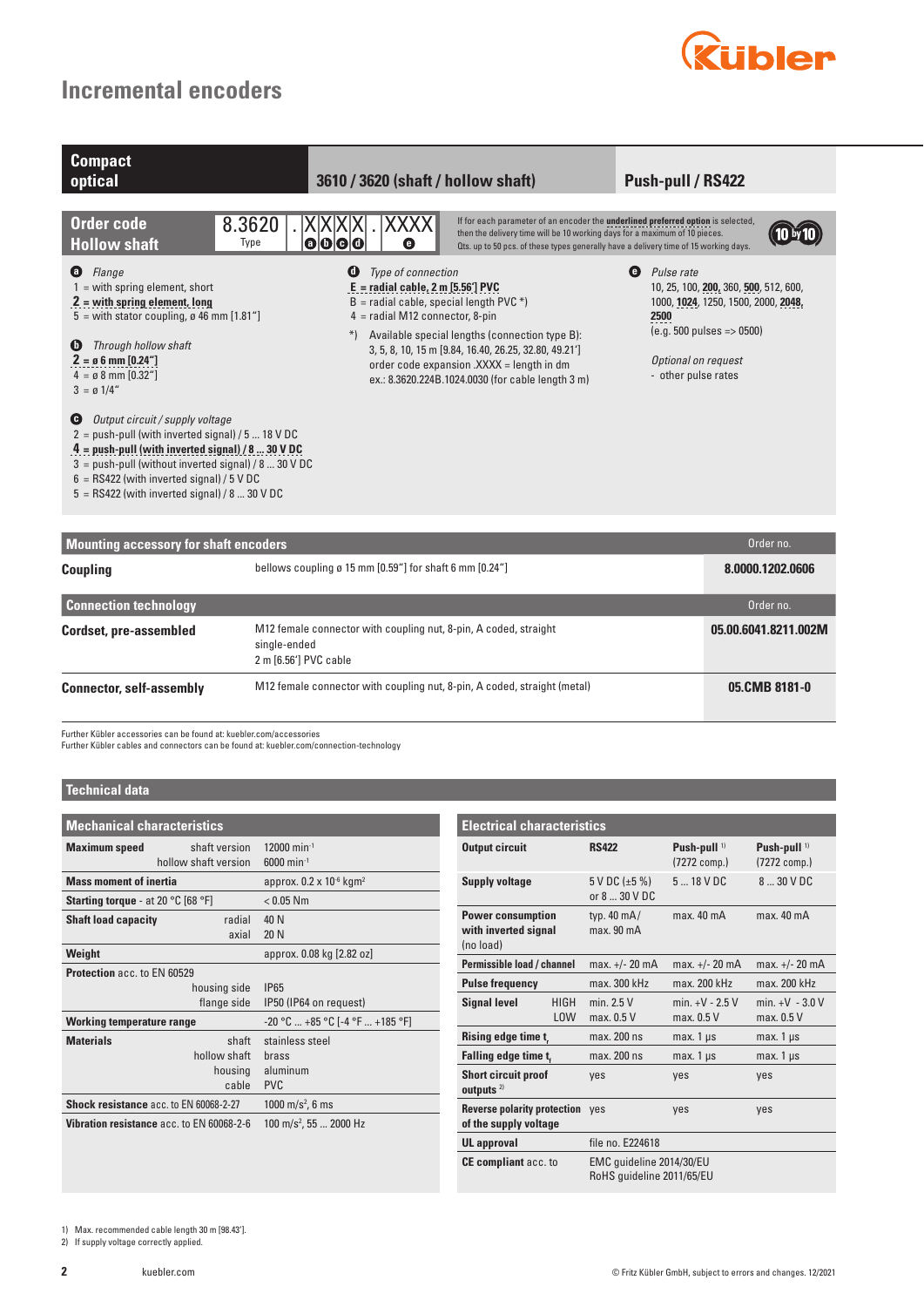**Compact**

### **optical 3610 / 3620 (shaft / hollow shaft)**

**Push-pull / RS422** 

**Terminal assignment** 

| Output circuit      | Type of connection | Cable (isolate unused cores individually before initial start-up) |                |           |                |                          |    |                          |              |                |
|---------------------|--------------------|-------------------------------------------------------------------|----------------|-----------|----------------|--------------------------|----|--------------------------|--------------|----------------|
| 2, 4, 5, 6          | 1, 2, A, B, E      | Signal:                                                           | 0 <sup>V</sup> | $+V$      | $\overline{A}$ | $\overline{\mathsf{A}}$  | B  | $\overline{\mathsf{B}}$  | $\mathbf{0}$ | $\overline{0}$ |
| with inv. signal    |                    | Core color:                                                       | WH             | BN        | GN             | YE                       | GY | PK                       | BU           | <b>RD</b>      |
|                     |                    |                                                                   |                |           |                |                          |    |                          |              |                |
| Output circuit      | Type of connection | Cable (isolate unused cores individually before initial start-up) |                |           |                |                          |    |                          |              |                |
| 3                   | 1, 2, A, B, E      | Signal:                                                           | 0 <sup>V</sup> | $+V$      | A              | $\overline{\mathsf{A}}$  | B  | $\overline{B}$           | $\mathbf{0}$ | $\overline{0}$ |
| without inv. signal |                    | Core color:                                                       | <b>WH</b>      | <b>BN</b> | GN             | -                        | YE | $\overline{\phantom{0}}$ | GY           |                |
|                     |                    |                                                                   |                |           |                |                          |    |                          |              |                |
| Output circuit      | Type of connection | M12 connector, 8-pin                                              |                |           |                |                          |    |                          |              |                |
| 2, 4, 5, 6          | 3, 4               | Signal:                                                           | 0 <sup>V</sup> | $+V$      | $\overline{A}$ | $\overline{A}$           | B  | $\overline{\mathsf{B}}$  | $\mathbf{0}$ | $\overline{0}$ |
| with inv. signal    |                    | Pin:                                                              |                | 2         | 3              | 4                        | 5  | 6                        | 7            | 8              |
|                     |                    |                                                                   |                |           |                |                          |    |                          |              |                |
| Output circuit      | Type of connection | M12 connector, 8-pin                                              |                |           |                |                          |    |                          |              |                |
| 3                   | 3, 4               | Signal:                                                           | 0 <sub>V</sub> | $+V$      | $\overline{A}$ | $\overline{A}$           | B  | $\overline{B}$           | $\Omega$     | $\overline{0}$ |
| without inv. signal |                    | Pin:                                                              |                | 2         | 3              | $\overline{\phantom{0}}$ | 5  | $\overline{\phantom{0}}$ | 7            |                |

+V: Supply voltage encoder +V DC<br>0 V: Supply voltage encoder ground<br>A, Ā: Incremental output channel A

Supply voltage encoder ground GND (0 V)

 $A, \overline{A}$ : Incremental output channel A<br>B,  $\overline{B}$ : Incremental output channel B

Incremental output channel B

 $0, \overline{0}$ : Reference signal



**Top view of mating side,** 



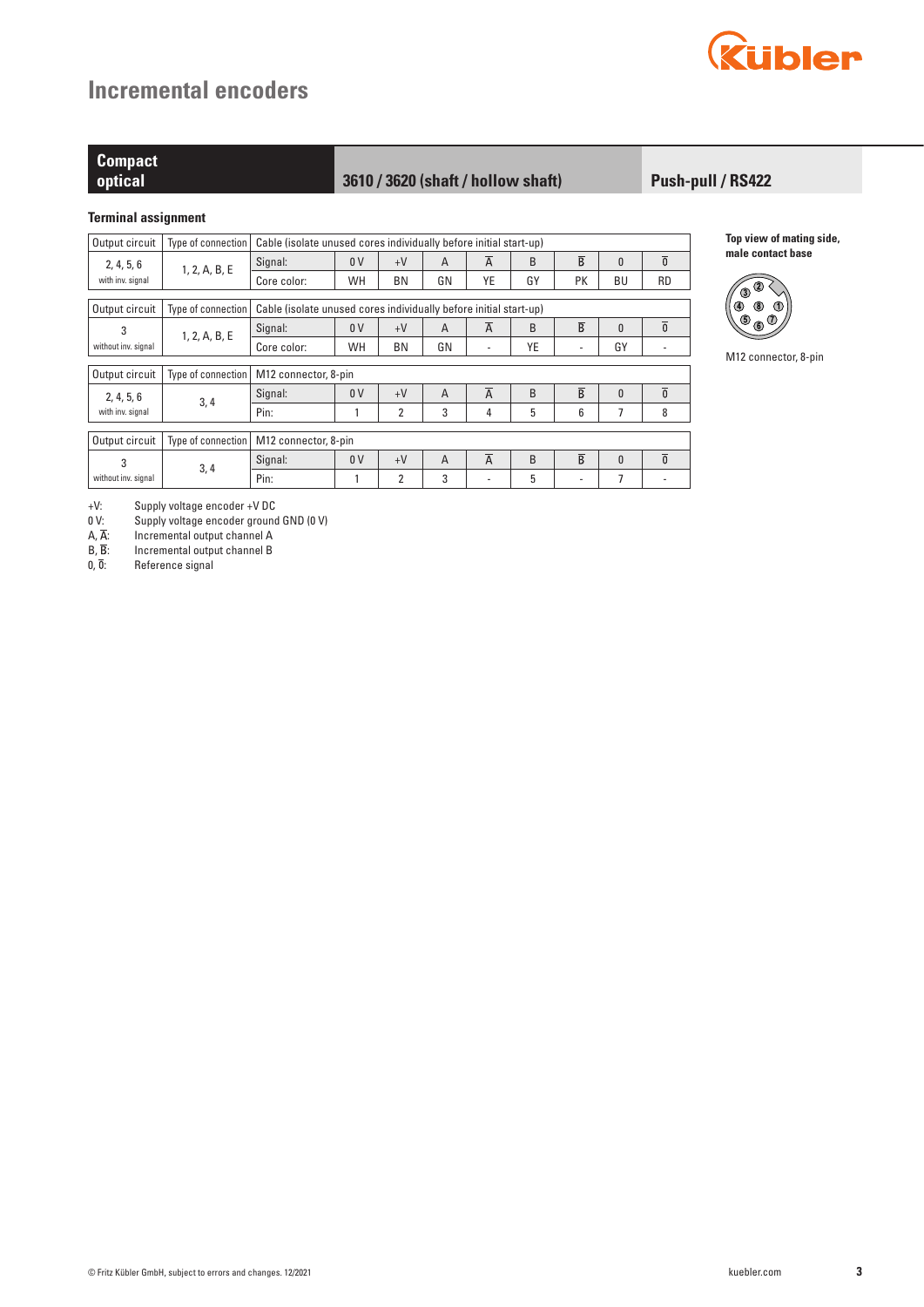



### D **Clamping / synchro flange, ø 36.5 [1.44] Flange type 3**



#### **Clamping/ synchro flange, ø 36.8 [1.45] Flange type 8**

6 [0.24] f7 12.5 [0.49]

 $12.5 [0.49]$ 

 $1$  3 x M3, 6 [0.24] deep

E

| $\frac{2}{\frac{1}{2}}$ |
|-------------------------|
|-------------------------|

1

 $4\times 10^{10}$  M3,  $5\times 10^{10}$ 

| n        | Fit |             |
|----------|-----|-------------|
| 4 [0.16] | f7  | 10 [0.39]   |
| 5[0.20]  | f7  | 10[0.39]    |
| 6[0.24]  | f7  | 12.5 [0.49] |
| 1/4"     | f7  | 12.5 [0.49] |